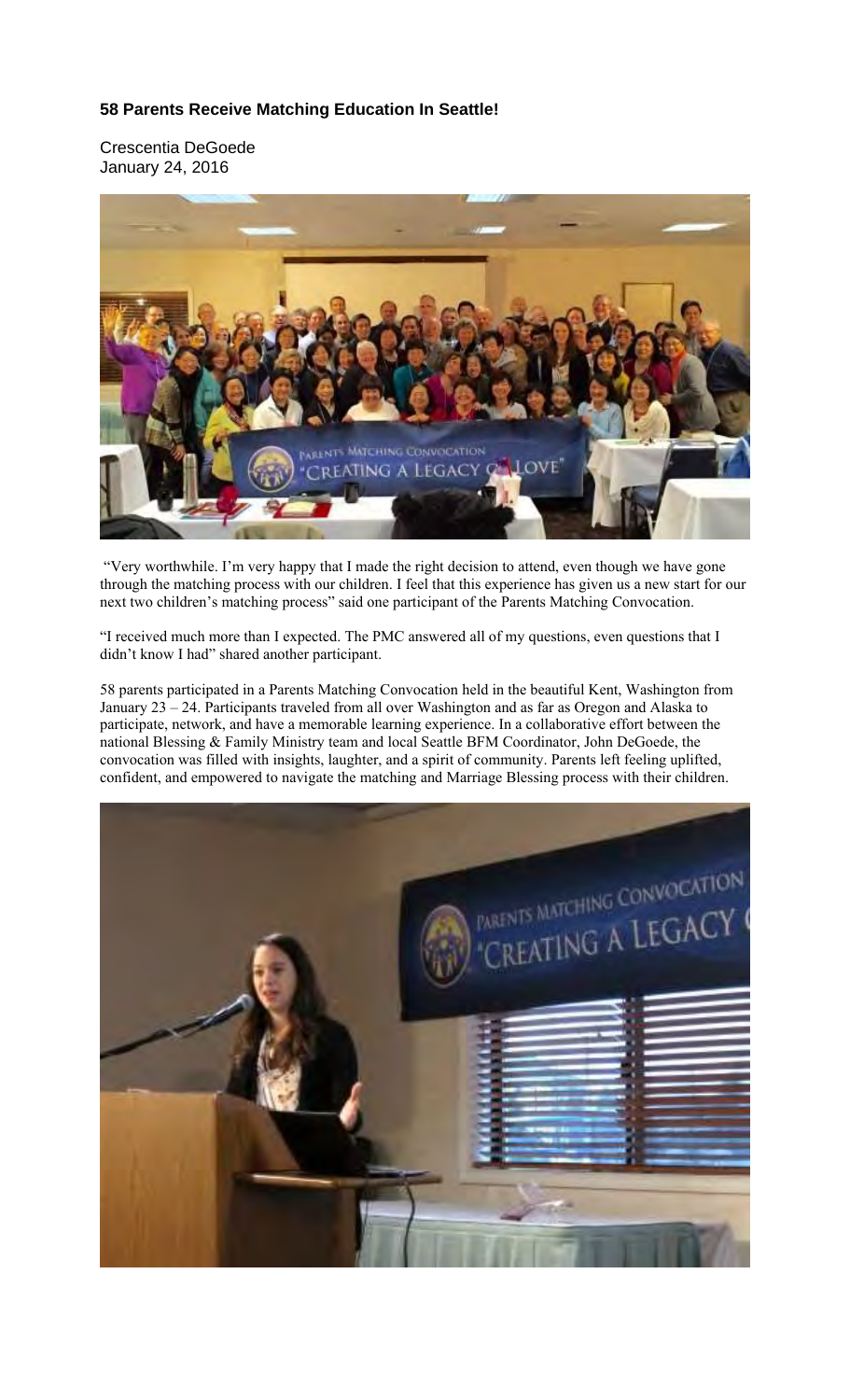The program began on Saturday morning with a warm welcome and orientation from Crescentia DeGoede, Director of the National Blessing and Family Ministry, who shared about the value of a Godcentered family matching process. Following her welcoming remarks, Marjorie Buessing, Matching Advisor Coordinator, discussed the **Family Matching Process** in detail. The presentation empowered parents who were not yet familiar with the matching process. One parent shared, "I am glad I participated in the PMC. The guidance was very helpful to get a clear overview and a beginning point to the process."



In the next presentation, Mrs. Buessing presented on **Deepening the Parent-Child Relationship**, where she shared practical advice about communicating more effectively as parents and children. She particularly emphasized the importance of active listening. At the close of the presentation, Mrs. DeGoede, led the participants in an active listening exercise and a reflection on the importance of really listening to those you love. One participant expressed learning that, "I need to make a better relationship with my children, and learn to ask deeper questions to get more information from them about how they are feeling and what they are inspired about."



The participants were also given many opportunities to share with each other in small groups. One segment of the schedule involved break-out sessions which ranged in various topics. Participants remarked how precious this time for sharing was, saying that it was a "great way to build a sense of community." One parent expressed that, "The group discussions were the best part. Sharing and hearing from other couples was very inspiring and encouraging."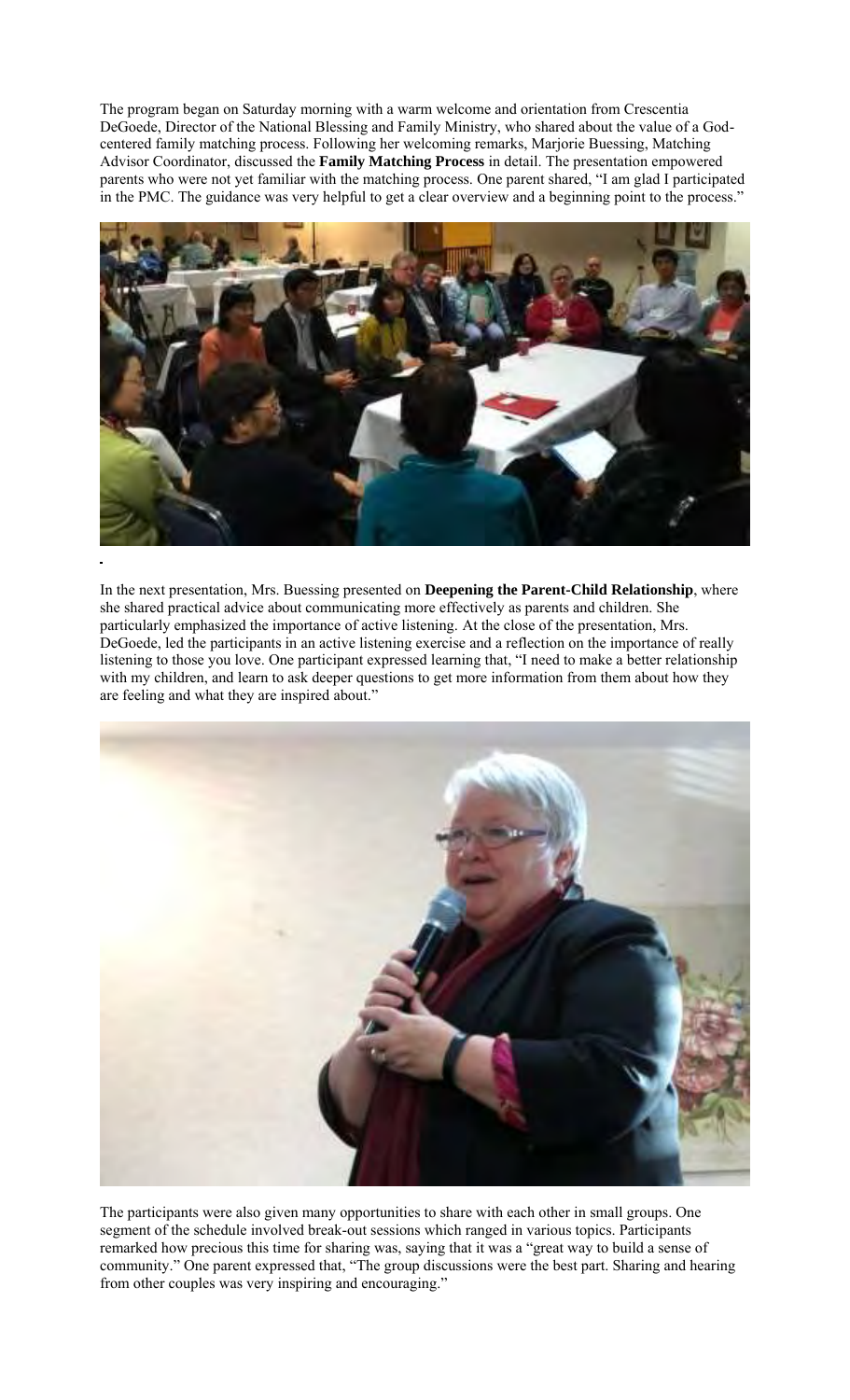

On Saturday evening personal testimonies were shared from local young couples who have navigated the matching process: Zachary and Yuka Rogers and Kevin and Ariella Downey, and from parents who successfully matched their children: David and Karen Rogers, Will and Patty Couweleers, and John Abelseth. Through these testimonies, parents were able to better understand the practical application of the guidelines for matching process, and learn from the challenges and victories of others who have gone through the process.

On Sunday morning, Mrs. DeGoede began the day with a personal testimony about her life, relationship with her parents, and her experience with the matching process. She shared intimately, affirming to the parents that God's love is present in all of our families, despite the difficulties we may face.